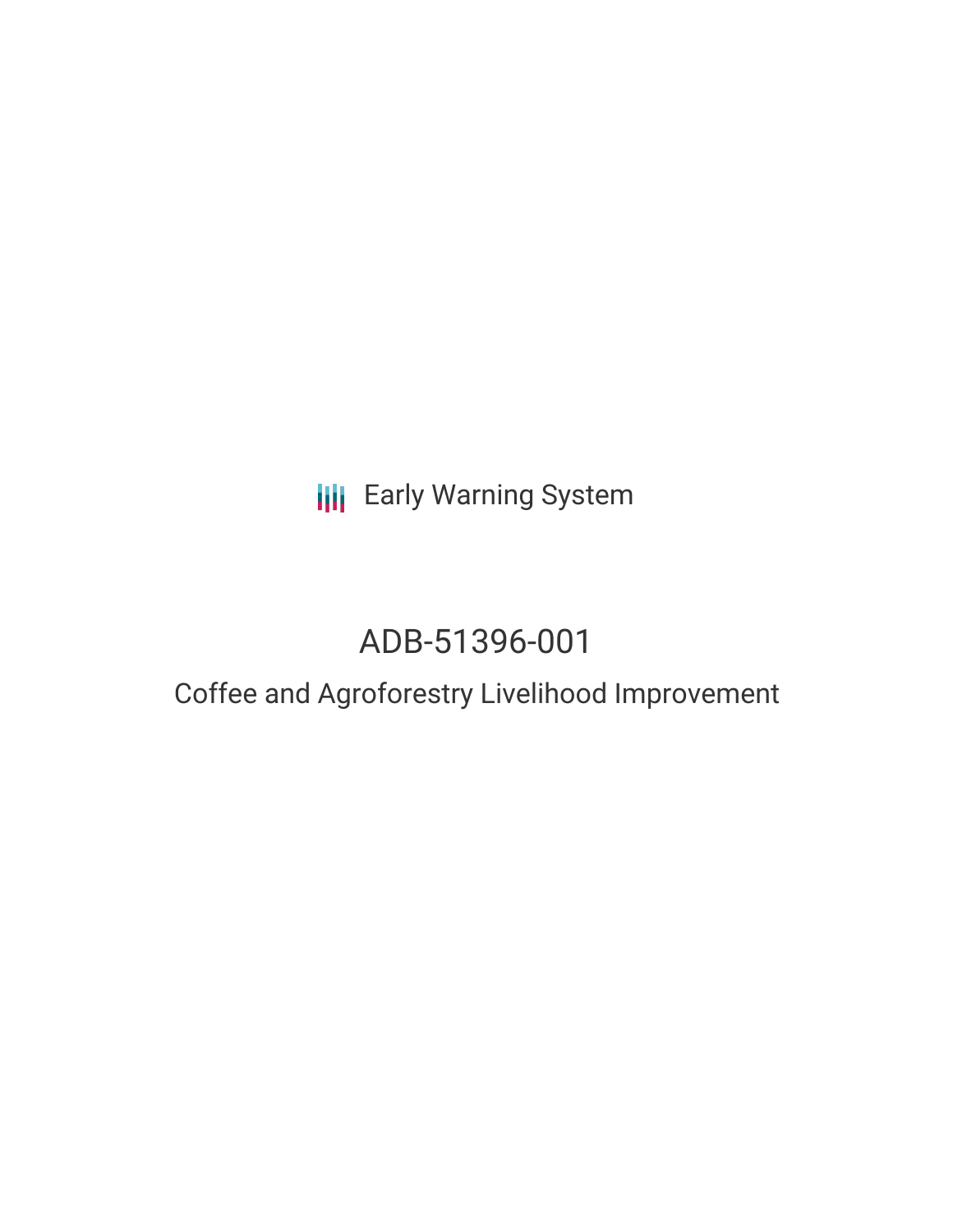

#### **Quick Facts**

| <b>Countries</b>               | Timor-Leste                                        |
|--------------------------------|----------------------------------------------------|
| <b>Specific Location</b>       | Aileu, Ainaro, Bobonaro, Ermera, Liquica, Manufahi |
| <b>Financial Institutions</b>  | Asian Development Bank (ADB)                       |
| <b>Status</b>                  | Approved                                           |
| <b>Bank Risk Rating</b>        | С                                                  |
| <b>Voting Date</b>             | 2020-05-28                                         |
| <b>Borrower</b>                | <b>Government of Timor-Leste</b>                   |
| <b>Sectors</b>                 | Agriculture and Forestry, Technical Cooperation    |
| <b>Investment Type(s)</b>      | Grant                                              |
| <b>Investment Amount (USD)</b> | $$3.00$ million                                    |
| <b>Grant Amount (USD)</b>      | $$3.00$ million                                    |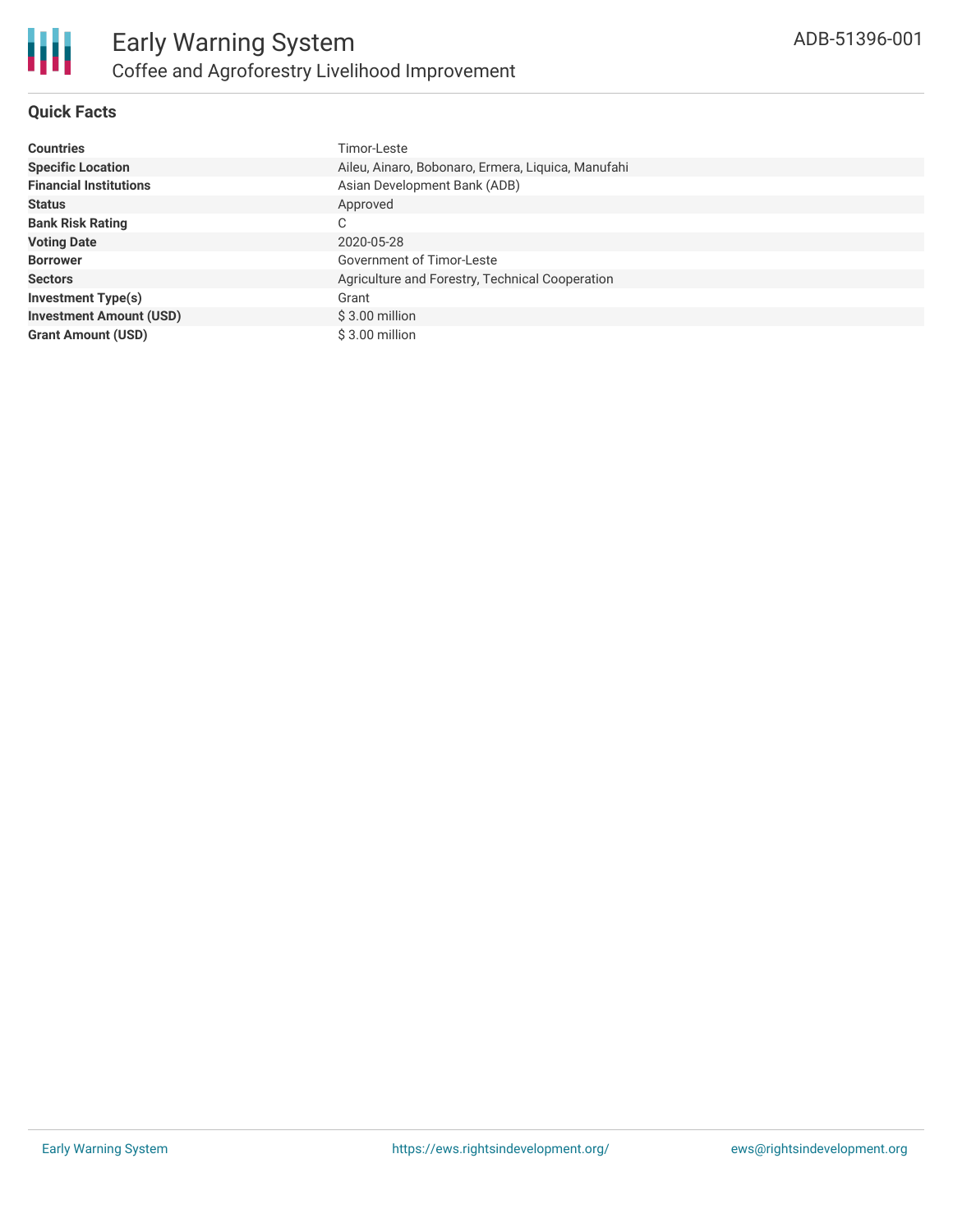

#### **Project Description**

According to the bank's website, "The Coffee and Agroforestry Livelihood Improvement Project is an innovative project to improve the livelihoods of Timor-Leste's coffee farmers. The project will underpin implementation of Timor-Leste's new Coffee Sector Development Plan and pilot a new model for delivering training to 2,000 coffee farming households in the Aileu, Ainaro, Bobonaro, Ermera, Liquica, and Manufahi municipalities. These households will receive training on good agricultural practices for production of coffee and related crops and assistance with access to finance. The project will also strengthen industry management and support initiatives to improve coffee quality and linkages with key markets. The project will support Timor-Leste's post COVID-19 economic recovery by helping to improve rural livelihoods. The project is aligned with the ADB Strategy 2030 operational priorities of addressing remaining poverty and reducing inequalities, and promoting rural development and food security."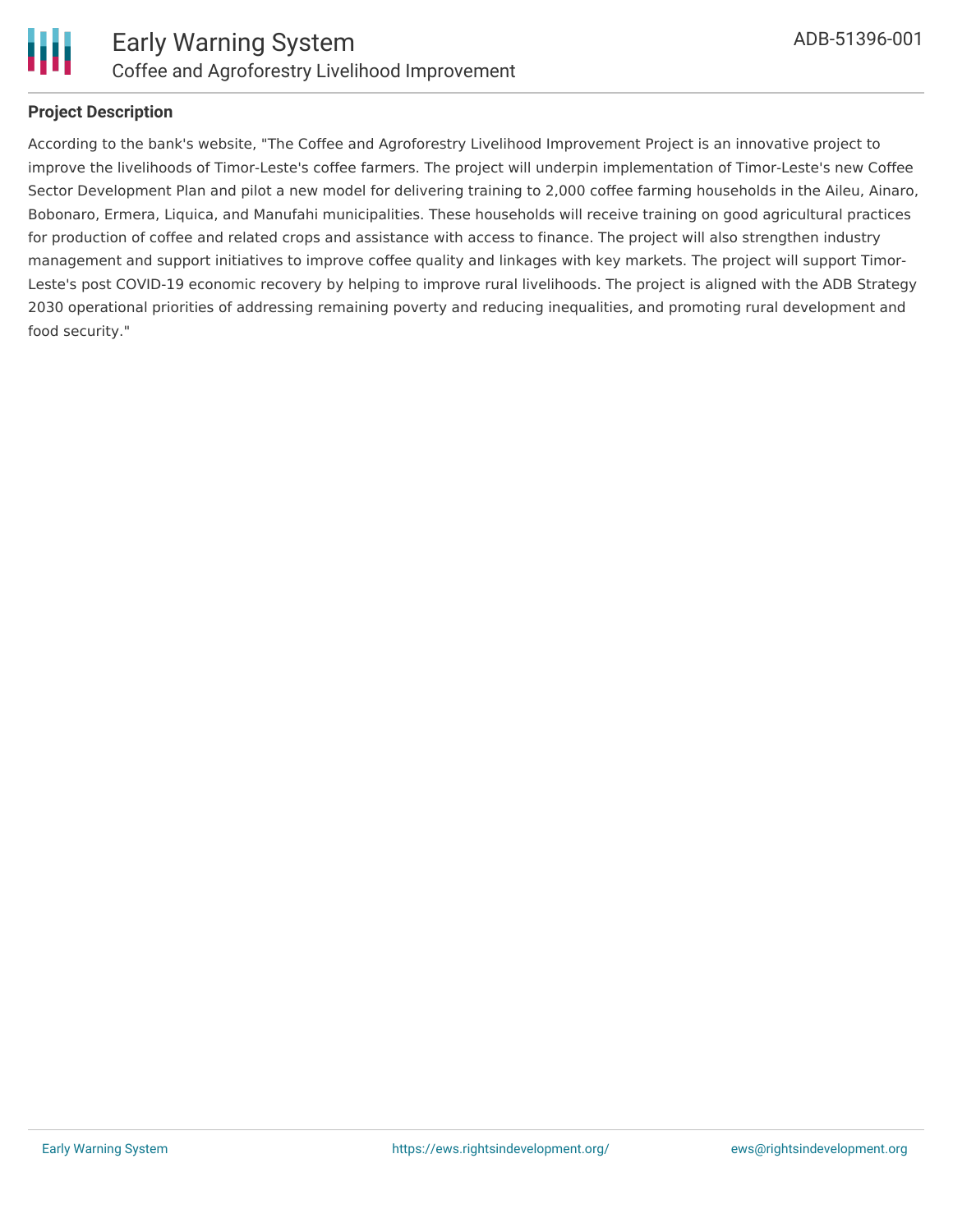

## Early Warning System Coffee and Agroforestry Livelihood Improvement

#### **Investment Description**

Asian Development Bank (ADB)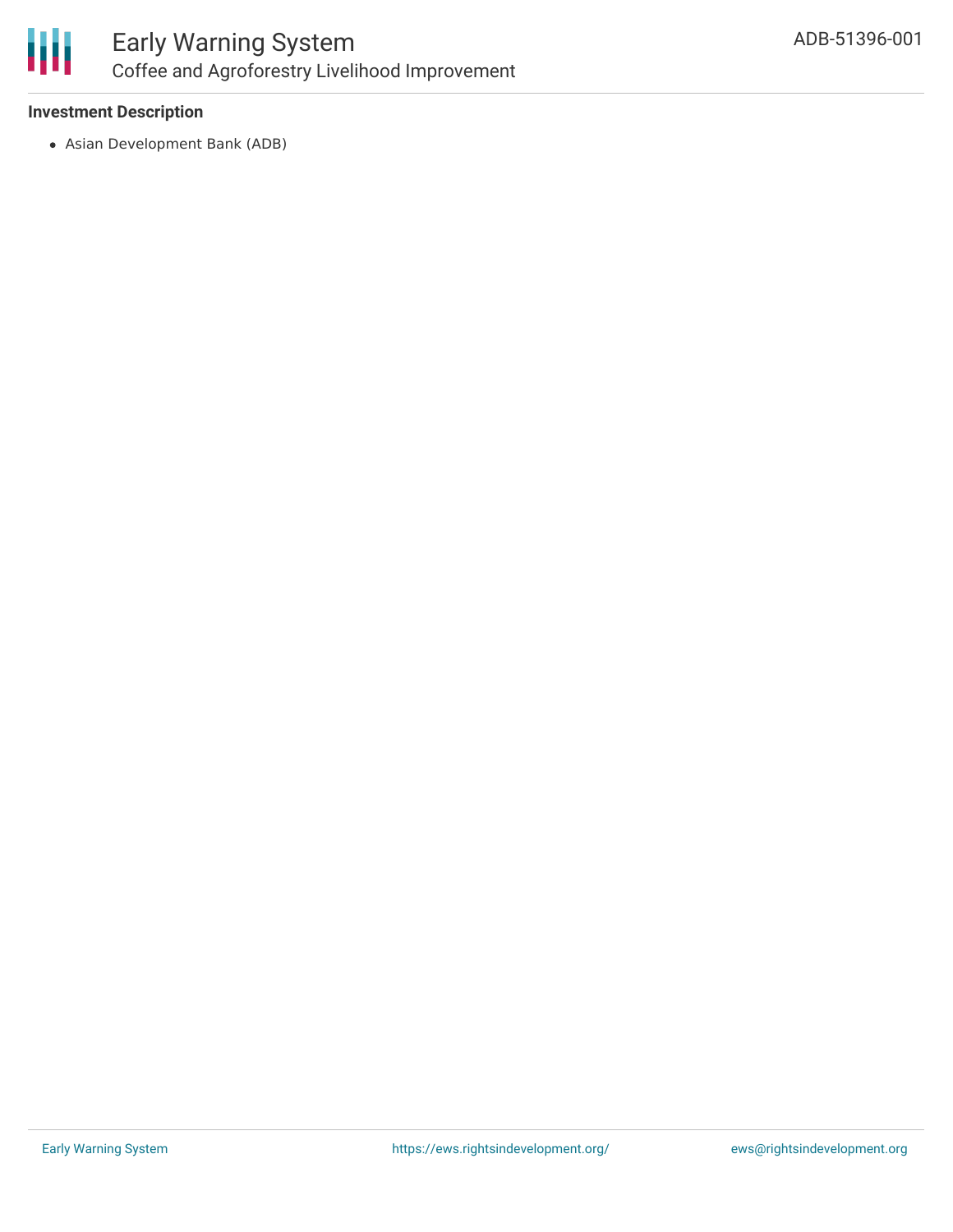

#### **Contact Information**

Responsible ADB Officer Stefania Dina Responsible ADB Department Southeast Asia Department Responsible ADB Division Timor-Leste Resident Mission Executing Agencies Ministry of Agriculture and Fisheries Comoro, Dili, Timor-Leste

#### **ACCOUNTABILITY MECHANISM OF ADB**

The Accountability Mechanism is an independent complaint mechanism and fact-finding body for people who believe they are likely to be, or have been, adversely affected by an Asian Development Bank-financed project. If you submit a complaint to the Accountability Mechanism, they may investigate to assess whether the Asian Development Bank is following its own policies and procedures for preventing harm to people or the environment. You can learn more about the Accountability Mechanism and how to file a complaint at: <http://www.adb.org/site/accountability-mechanism/main>